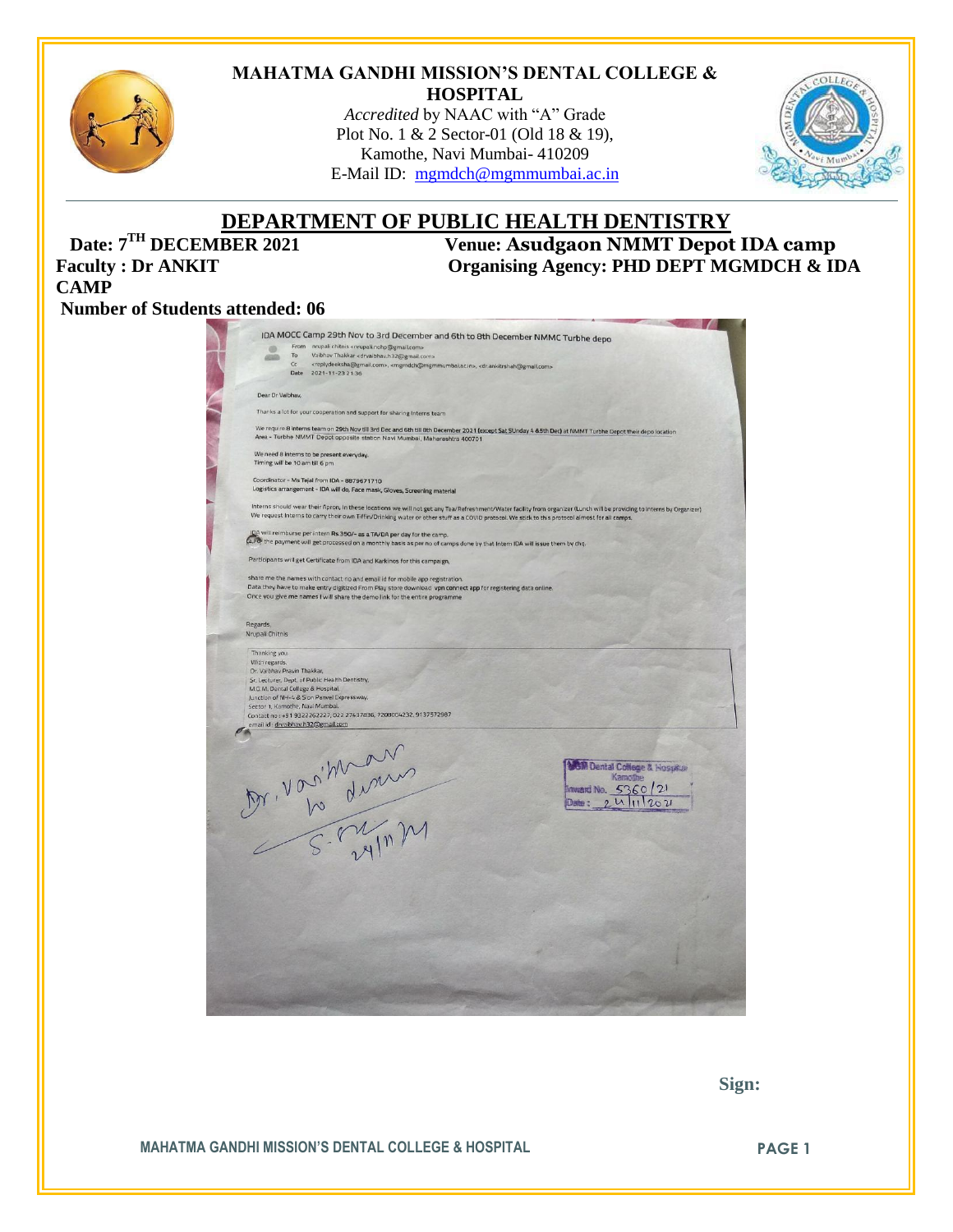## **Assessment of Oral Health Status and Treatment need of patients at NMMT Bus Depot Asudgaon**

 MGM Dental College in association with IDA constantly takes efforts of extending the oral health care to the community. The oral care initiative was also extended to patients at**NMMT Bus Depot Asudgaon**with the intention of creating awareness and providing oral health care to the patients.

## **Aim and objective:**

- 1. To assess the oral health status of patients and to provide necessary Dental treatment.
- 2. To educate them and create awareness about oral health.

## **Method**:

A type III examination was carried out with the use of mouth mirror and probe in day light. All the patients were assessed for oral health status and were explained the need to get the problems corrected. The patients were made aware of the existing dental problems and preventive measures were explained.

**Observations:** A totalof 16 patients were examined for various dental problems. Those requiring extensive treatment were referred to MGM Dental College and Hospital, Kamothe.

| <b>Condition</b> | No. of      | Percentage    |
|------------------|-------------|---------------|
|                  | individuals | $\frac{1}{2}$ |
| Dental caries    |             | 47.7%         |
| Gingivitis       |             | 31.2%         |
| Missing          |             | 18.7%         |
| Malocclusion     |             | $6.2\%$       |

## **1 Oral health status:**



## **Interpretation and conclusion:**

 **Dental caries is the most common problem among the patients followed by gingivitis.**

**Oral health education and prevention strategies should be implemented in order to reduce the disease burden among these patients.**

 **Sign:**

**MAHATMA GANDHI MISSION'S DENTAL COLLEGE & HOSPITAL PAGE 2**